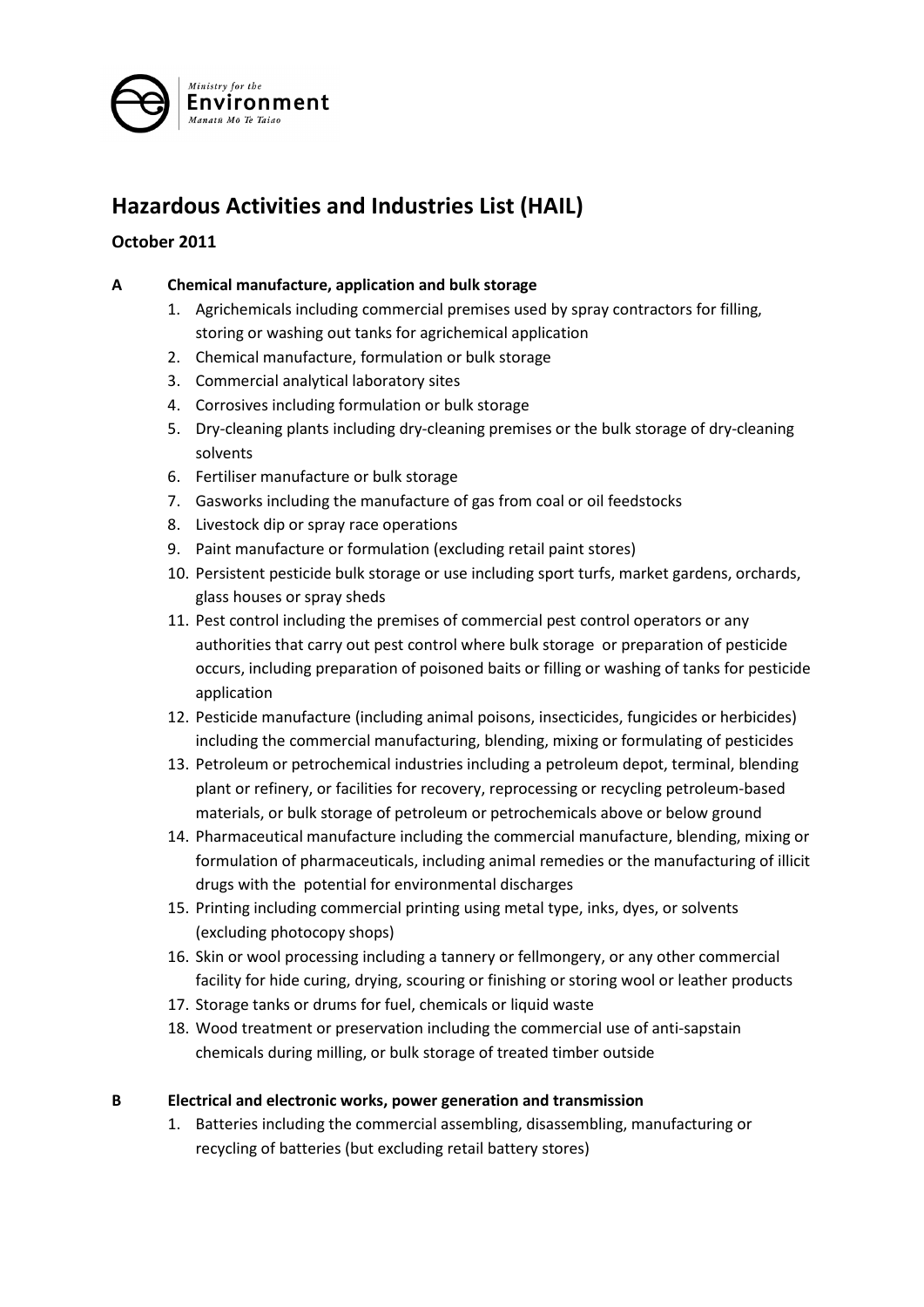- 2. Electrical transformers including the manufacturing, repairing or disposing of electrical transformers or other heavy electrical equipment
- 3. Electronics including the commercial manufacturing, reconditioning or recycling of computers, televisions and other electronic devices
- 4. Power stations, substations or switchyards

#### **C Explosives and ordinances production, storage and use**

- 1. Explosive or ordinance production, maintenance, dismantling, disposal, bulk storage or re-packaging
- 2. Gun clubs or rifle ranges, including clay targets clubs that use lead munitions outdoors
- 3. Training areas set aside exclusively or primarily for the detonation of explosive ammunition

#### **D Metal extraction, refining and reprocessing, storage and use**

- 1. Abrasive blasting including abrasive blast cleaning (excluding cleaning carried out in fully enclosed booths) or the disposal of abrasive blasting material
- 2. Foundry operations including the commercial production of metal products by injecting or pouring molten metal into moulds
- 3. Metal treatment or coating including polishing, anodising, galvanising, pickling, electroplating, or heat treatment or finishing using cyanide compounds
- 4. Metalliferous ore processing including the chemical or physical extraction of metals, including smelting, refining, fusing or refining metals
- 5. Engineering workshops with metal fabrication

#### **E Mineral extraction, refining and reprocessing, storage and use**

- 1. Asbestos products manufacture or disposal including sites with buildings containing asbestos products known to be in a deteriorated condition
- 2. Asphalt or bitumen manufacture or bulk storage (excluding single-use sites used by a mobile asphalt plant)
- 3. Cement or lime manufacture using a kiln including the storage of wastes from the manufacturing process
- 4. Commercial concrete manufacture or commercial cement storage
- 5. Coal or coke yards
- 6. Hydrocarbon exploration or production including well sites or flare pits
- 7. Mining industries (excluding gravel extraction) including exposure of faces or release of groundwater containing hazardous contaminants, or the storage of hazardous wastes including waste dumps or dam tailings

## **F Vehicle refuelling, service and repair**

- 1. Airports including fuel storage, workshops, washdown areas, or fire practice areas
- 2. Brake lining manufacturers, repairers or recyclers
- 3. Engine reconditioning workshops
- 4. Motor vehicle workshops
- 5. Port activities including dry docks or marine vessel maintenance facilities